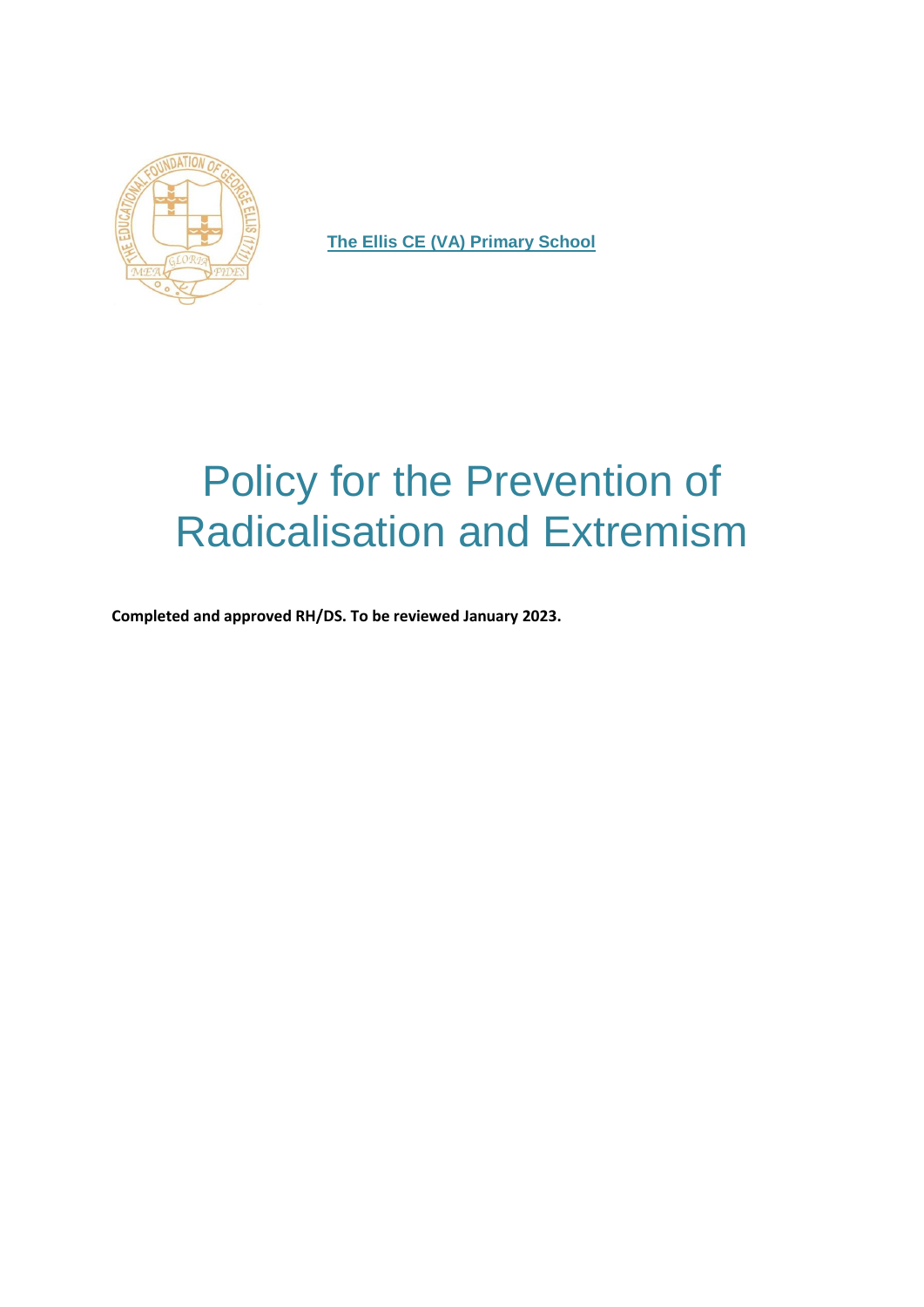# *Be the best you can be*

The Ellis CE Primary School is a school where Core Christian Values, underpin every aspect of school life.

## **The aims of the School;**

- To educate and care for our children within the ethos and values of the Christian faith while promoting an appreciation and understanding of other faiths.
- To develop good relationships among all those involved in the school and the wider community. To provide equality of opportunity to all regardless of culture, religion, language, ethnic background or race.
- To develop each individual to their full potential academically within the framework of the National Curriculum.
- To help children recognise and develop their own talents and to encourage them to become responsible for themselves and others.

The Ellis CE primary School is fully committed to safeguarding and promoting the welfare of all its pupils. As a school we recognise that safeguarding against radicalisation is no different from safeguarding against any other vulnerability*.* At The Ellis all staff are expected to uphold and promote the fundamental principles of democracy, the rule of law, individual liberty and mutual respect, and tolerance of those with different faiths and beliefs.

In formulating this policy, the Governors have taken account of the guidance from the Department for Education (DfE) who has called for all public bodies to make explicit their preventative measures to minimise the threat of extremism in their setting.

### **Definitions and Indicators**

Radicalisation is defined as the act or process of making a person more radical or favouring of extreme or fundamental changes in political, economic or social conditions, institutions or habits of the mind.

Extremism is defined as the holding of extreme political or religious views. The Governing Body has a zero tolerance approach to extremist behaviour for all community members. We rely on our strong values to steer our work and ensure the pastoral care of our pupils protects them from exposure to negative influences.

The Office for Security & Counter Terrorism works to counter the threat from terrorism and their work is detailed in the counter terrorism strategy CONTEST.

This strategy is based on four areas of work;

- **Pursue** To stop terrorist attacks
- **Prevent** To stop people becoming terrorists or supporting terrorism
- **Protect** To strengthen our protection against a terrorist attack
- **Prepare** To mitigate the impact of a terrorist attack